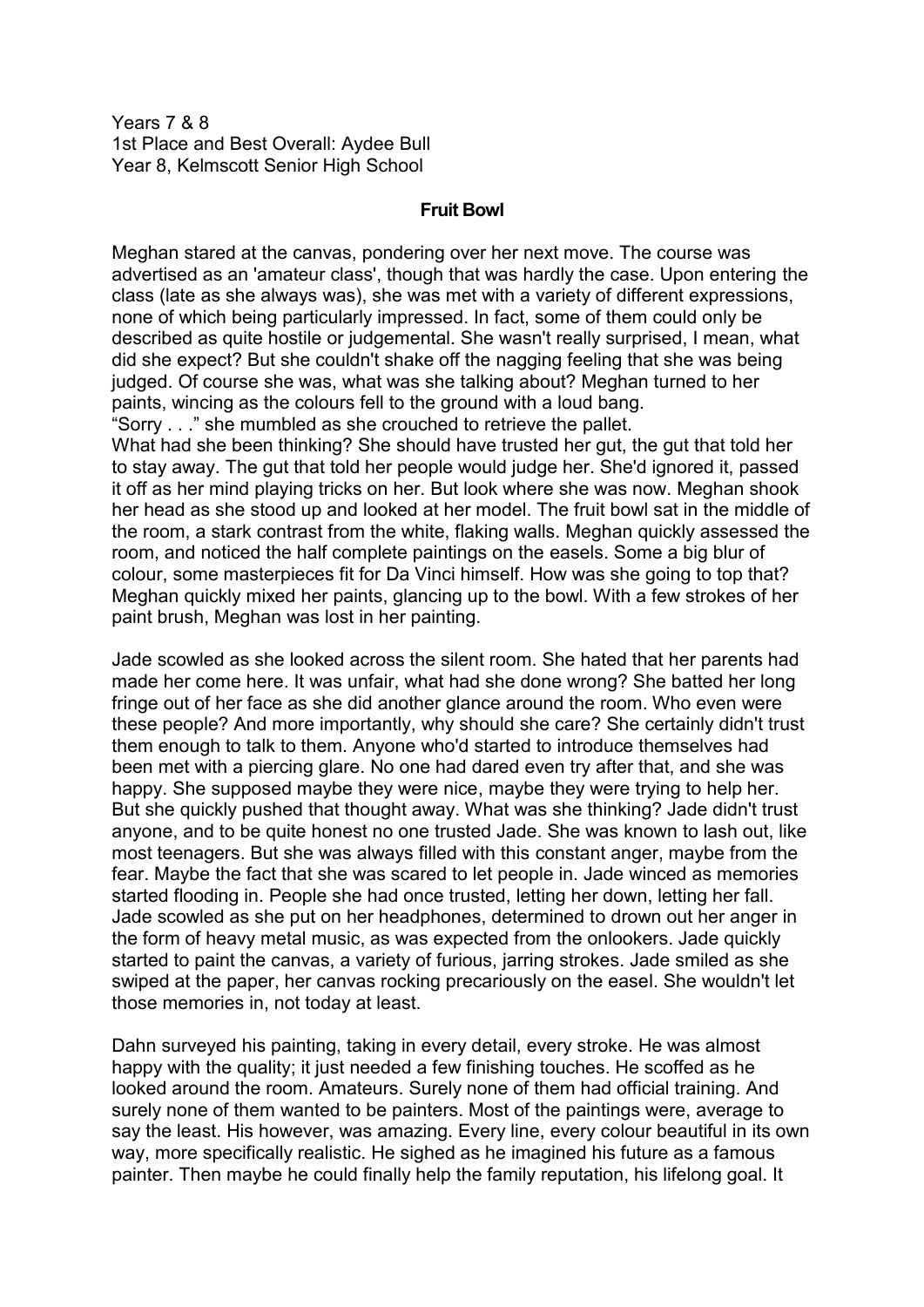had no doubt taken a hard hit when they emigrated from Vietnam. It had been a tough couple of years, and people had been as welcoming as they could. But there were always those people who weren't willing to make the change, to accept his family. There were always days when he was made fun of, or bullied. Those were the days that he went home and cried. He cried for him, he cried for his family, and he cried for all the families that went through this. But now, for every tear that they made him cry, he would defy the odds. He would prove them wrong. As Dahn continued with his painting, he swore to protect his honour, his family. He swore to help them, no matter what.

Maude splashed the colour across the canvas, swirling and mixing until everything was just right. She was covered in paint, from head to toe. Red, blue, yellow, you name it and she had streaks of it in her hair, or on her clothes. Painting gave her such a thrill. She could control the colours, the patterns, everything. One sweep of her hand sent the colours hurtling towards her face. She chuckled heartily, flicking the blob of paint off her nose. If you gave her a canvas, she could give you a masterpiece. Though not exactly in the form you're expecting. Maude was proud of how she was different. She was nothing like these uptight, snobby painters that sat around the room. She wouldn't let herself become that. She had received a fair share of stares and muttered insults. To be honest, she didn't care. It was deathly quiet in that room anyway; they needed some fun. She needed some fun. Some colour to block out what was the endless grey of her life. Art, painting and creating were her escape from that endless grey. The endless grey that seeped through her life like watercolour on a page, drenching the beautiful colours to a blank, empty nothingness. The canvas gave her a chance to not only show how she was feeling, but to make her feel again. None of those emotions mattered anymore when she had a paintbrush in hand and a canvas in front of her. She could create her own story, her own life. It was finally something that she could control, that she could harness. To create beauty from nothing.

Albert chuckled as he watched the painters at their easels. He had been cleaning for this class for what seemed like a century, seen the coming's and going of these students from the very beginning. The painting class, despite its low funds, had lasted incredibly long. He remembered accepting the job, relieved that he finally had some means of employment. His family, his parents mostly, had always told him he was wasting his life. That he should get a real job like 'Cousin Jim', make something of his life. But no matter what they said, he loved his job. He became infatuated with the story behind this little house, the people who came, the people who went. He'd never seen quite a diverse bunch throughout all those years. He looked around the room, sighing as he assessed the heavy silence that drenched the room. The room had once been full of happy conversations, new friends, new relationships. What happened? When had that hearty laughter faded to nothing? To a bitter silence that couldn't be broken? He couldn't recall the last time he'd heard a muttered greeting, let alone a joyous conversation. As he mopped to cold, tile floor, he flicked his eyes around the room once more. One girl sat awkwardly in the corner, shielding herself from the others. Another with her arms folded, with a cold, calculating glance around the room, eyeing potential threats. One man stood tall, a smirk on his face as he put his paintbrush down. The last woman, covered in paint, laughing wildly as she did a small victory dance. He chuckled once more, perhaps his job wasn't so bad after all.